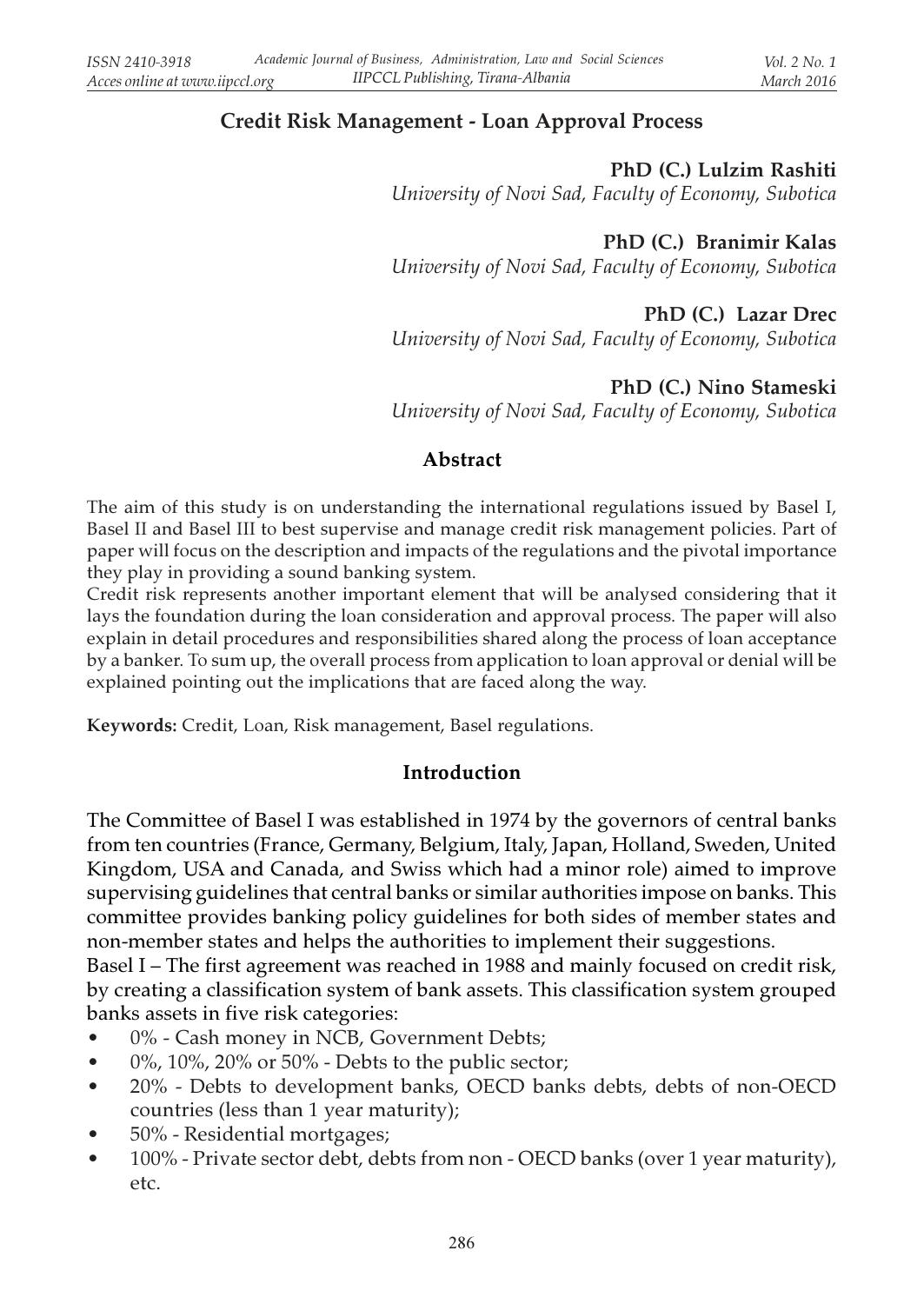### Basel II

Basel II was published for the first time in June 2004 with the aim to change international standards on bank control. These rules were drafted with the goal to ensure the banks from the risks they were exposed to. Basel III (or Basel III Agreement) - is a global, voluntary regulatory framework on bank capital adequacy, which stresses testing and market liquidity risk. It was agreed by the members of the Basel Committee on Banking Supervision in 2010-11. It entered into force from 2013 until 2015; however, it changed from 1.4.2013 and the implementation is extended until 31.3.2018 and again extended until 31.3.2019.

Basel III was designed to strengthen the bank's capital requirements by increasing bank liquidity and reducing bank profits.

### Credit risk management

What is credit risk? The easiest way of taking into account the credit risk is to imagine yourself in such a situation. Consider a situation in which someone you know either from school or from another occasion, demands a considerable amount of money from you, and if it doesn't give them back, effectively you will be without money. How will you react? Would you lend money to that individual? They might not return it. So, it's better to refuse it, though you might lose an opportunity to benefit.



Credit risk can be defined as an "opportunity when a contractual party will fail to fulfil its obligations in line with agreed conditions." Credit risk is also called as an inevitable risk, the risk of performance or the risk of the other party. All of these fundamentally refer to the same impact of adverse credit transactions of a company. In order to assess the credit risk, it is important to take a realistic view at economic and legal position of the borrower, as well as the relevant environment (industry, economic growth, etc.). The quality of loan approval process depends on two factors, i.e. transparent and comprehensive presentation of the credit risk on the one hand and the adequate assessment of these risks. Furthermore, effective level of loan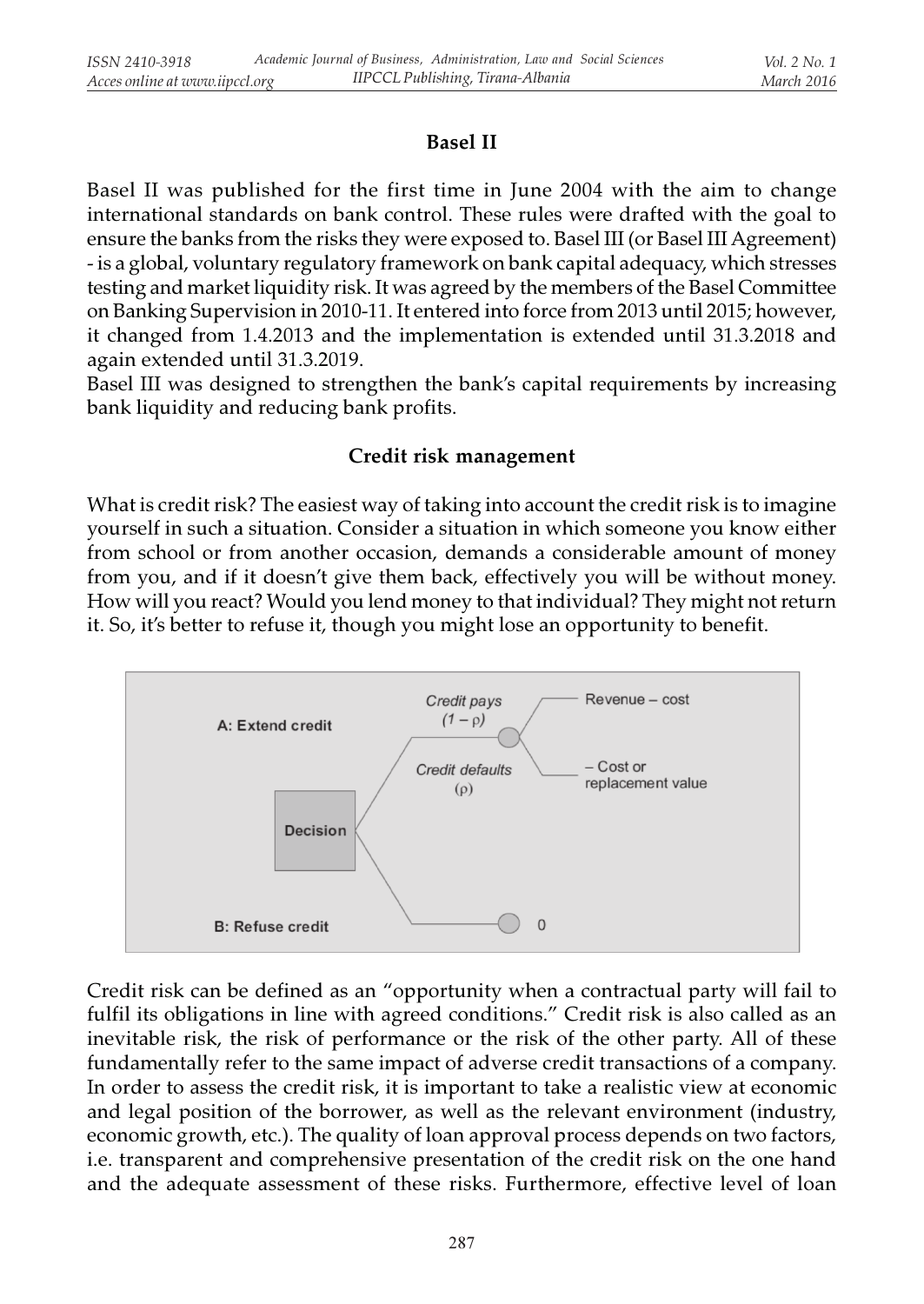approval process is considered a significant element. Due to significant differences in the character of different borrowers (i.e. private individuals, companies, etc.) and the assets to be financed (i.e. residential real estate, manufacturing plans, machinery, etc.), as well as the large number of products and their complexity, there cannot be a process to assess the credit risk.

Therefore, it is necessary to make a distinction, and the following section describes the essential criteria which must be taken into account in determining this difference in terms of risk and efficiency.

### Credit risk aspects

The quality of the credit approval process from the risk point of view is determined by identifying the best possible credit risk and its assessment. Credit risk can be distributed among four risk components who have found their way into Basel basic principles.

- Probability of default (PD);
- Loss given default (LGD);
- Exposure at default (EAD);
- Maturity (M).

Most important components in credit approval process are PD, LGD, and EAD, while maturity (M) is needed to calculate required capital. Maturity plays a small role during exposure review.

# a) Probability of default (PD)

This assessment should take into account diverse characteristics of the borrowers (private or legal person). Depending on this distinction the change of the loan approval process is made, in line with the borrowers. Moreover, it should be taken into account that the interest and principal repayments must be financed exclusively by cash flow of the object that will be financed without borrowers' opportunity to change assets.

# b) Loss given default (LGD)

It deals with collateralized part and the collateral sale cost. Therefore, the calculated value and the type of collateral must also be taken into account during the loan approval processing.

### c) Exposure at default (EAD)

This is the total amount of exposure at the time when the exposure is delayed. An EAD value is given to any banking exposure and is identified within the bank's internal system. The use of Internal Review Board (IRB), financial institutions will often use their models to manage their Exposure at Default (EAD) risk - regarding the request type, the amount of the claim which is another important element during the loan approval processing.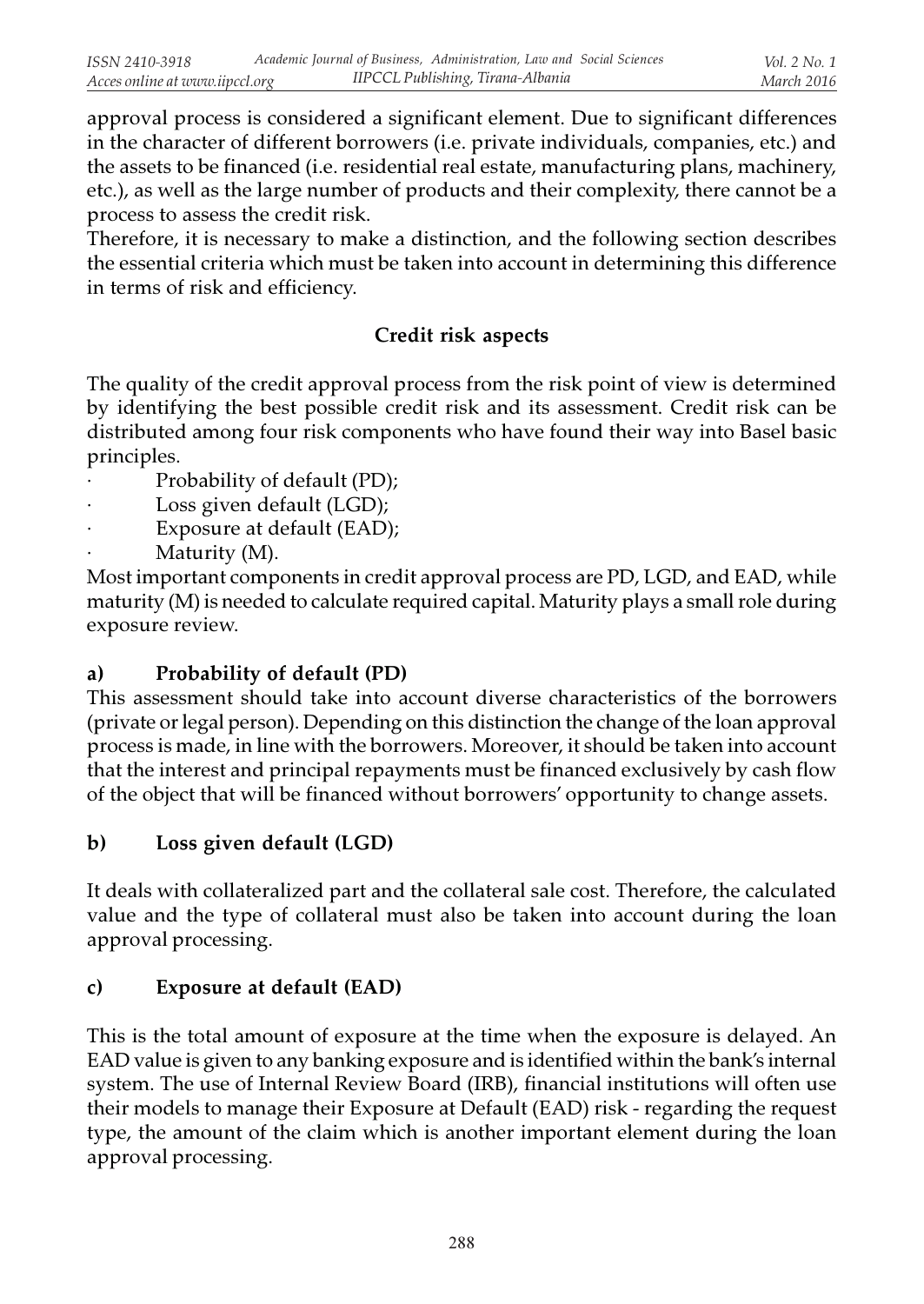# Loan approval processing

The way the following paragraphs are listed below reflects the sequence of steps in the credit approval processing, which is the framework of loan approval processing for new users. Credit approval processing for existing customers will be addressed explicitly if they contain the process steps that are not applied during the processing of granting loans to new customers at least in a similar form.

This chapter shows a structured presentation of criteria that should form the basis for designing credit approval processes. The definition of segments of exposure is an important prerequisite to handle credit approval processes in a way that is specific to the involved and efficient risk.

Figure 1 summarizes individual steps in during the process

# The Credit Approval Process Is Subdivided into a Large Number of Individual Process Steps



Conceptual presentation individual process

### Data collection

The Evaluation of a loan application is based on data sources and different types of data in accordance with the type of borrower. In any case, banks should always be interested in having accurate and updated data on the economic and individual position of the borrower. Before a loan approval, the application is subject to a comprehensive analysis; the employee in charge must first conduct a reliability audit and preliminary review of the application. This control should assess the completeness and consistency of the submitted documents by the borrower to minimize any lack of application and the need for further investigation about the client. In addition, unit sales should perform an initial substantial check on the basis of some relevant criteria.